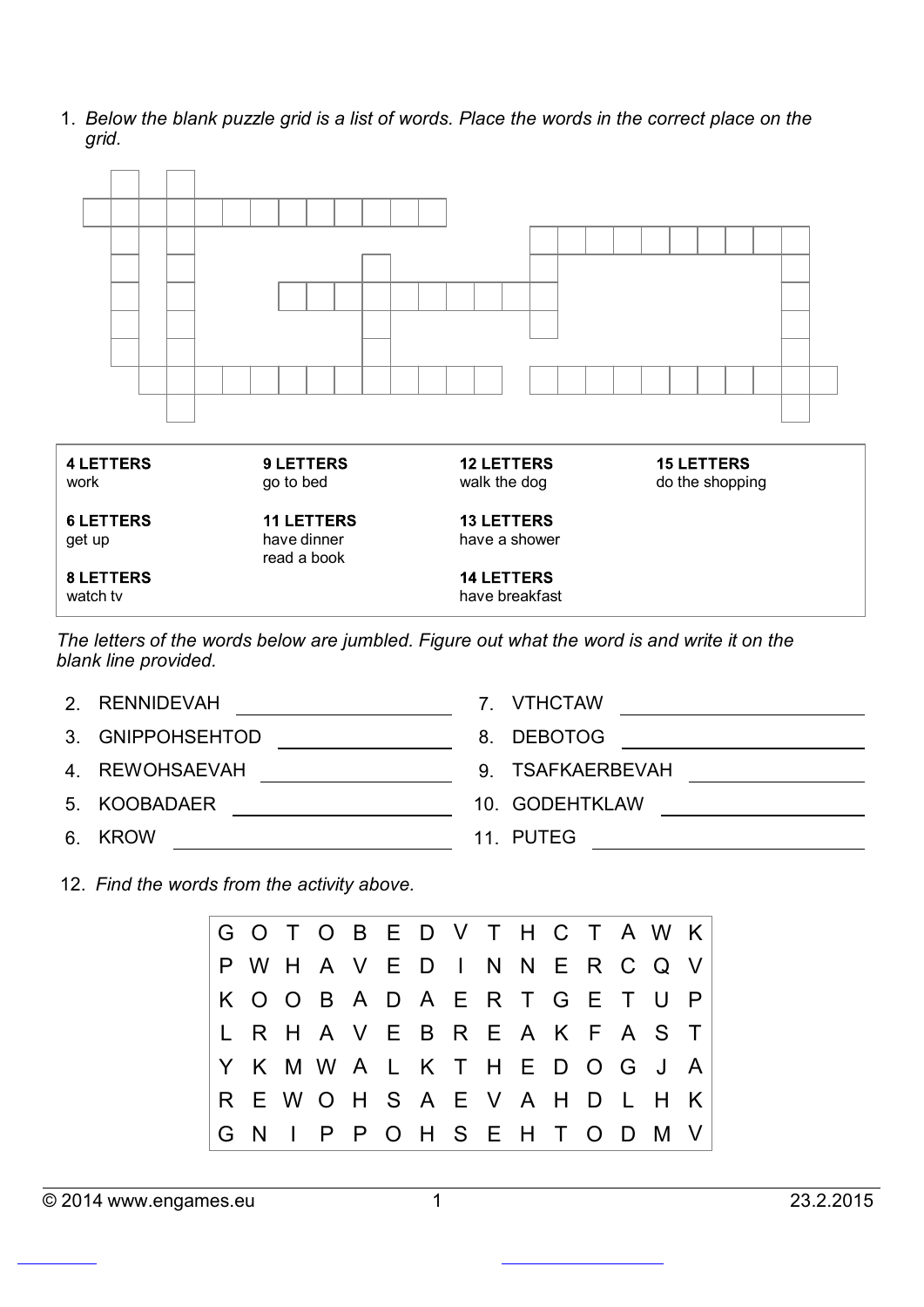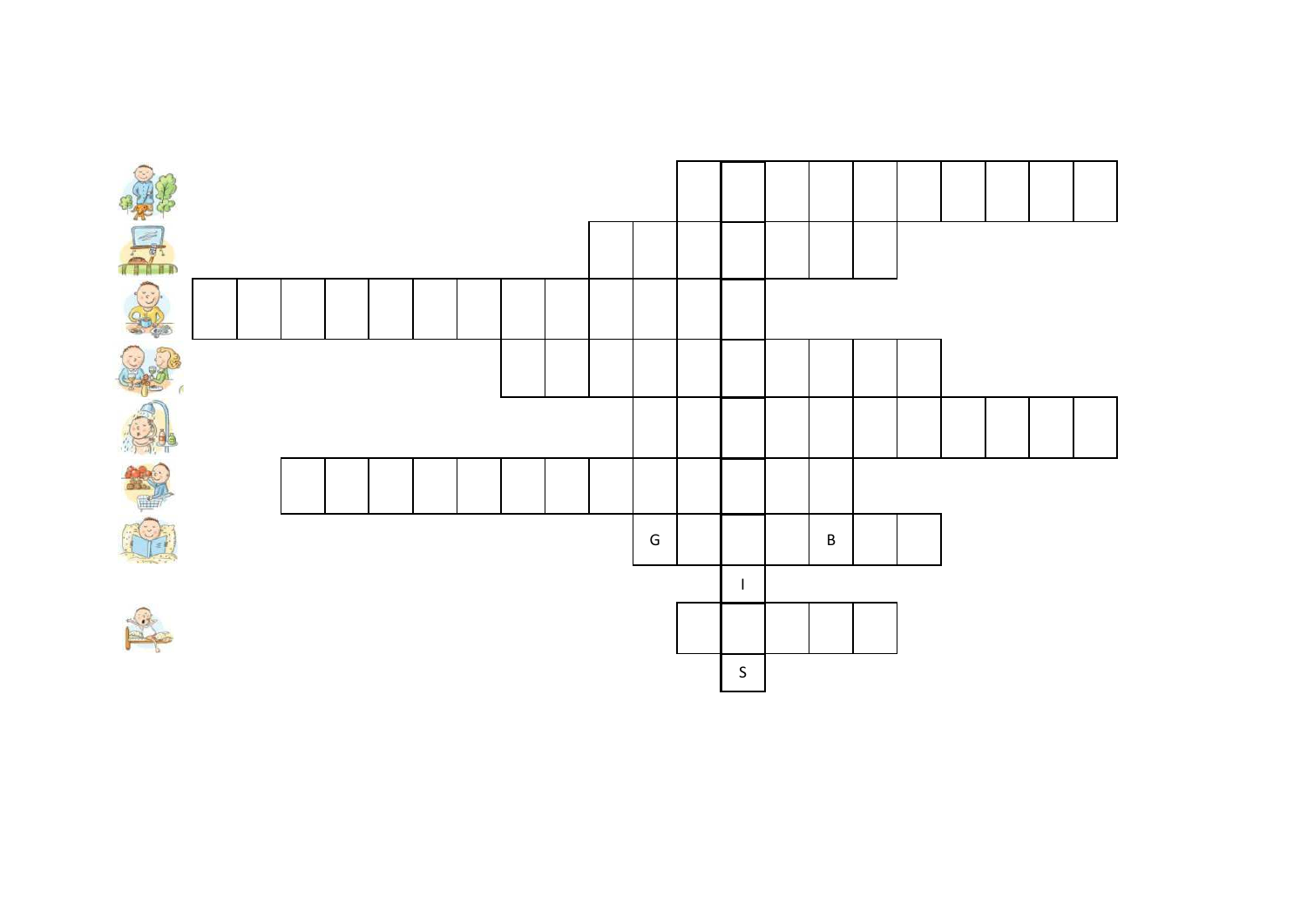1. *Below the blank puzzle grid is a list of words. Place the words in the correct place on the grid.*



*The letters of the words below are jumbled. Figure out what the word is and write it on the blank line provided.*

- 2. RENNIDEVAH HAVE DINNER 7. VTHCTAW WATCH TV
- 3. GNIPPOHSEHTOD DO THE SHOPPING 8. DEBOTOG GO TO BED
- 
- 
- 
- 
- 
- 4. REWOHSAEVAH HAVE A SHOWER 9. TSAFKAERBEVAH HAVE BREAKFAST
- 5. KOOBADAER READ A BOOK 10. GODEHTKLAW WALK THE DOG
- 6. KROW WORK 11. PUTEG GET UP

12. *Find the words from the activity above.*

![](_page_2_Picture_14.jpeg)